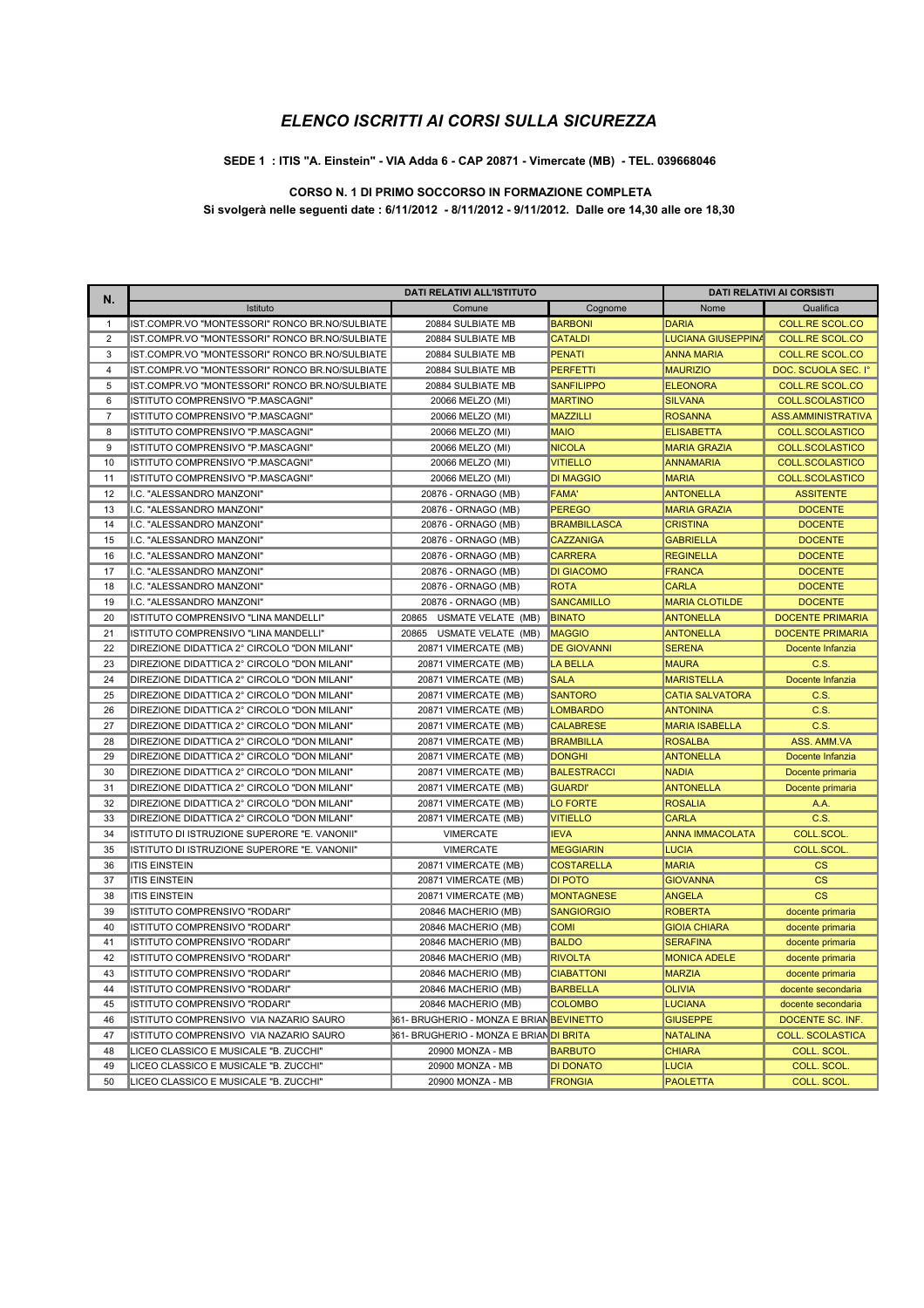#### SEDE 1 : ITIS "A. Einstein" - VIA Adda 6 - CAP 20871 - Vimercate (MB) - TEL. 039668046

### CORSO N.2 DI PRIMO SOCCORSO IN FORMAZIONE COMPLETA

Si svolgerà nelle seguenti date : 27/11/2012 - 29/11/2012 - 30/11/2012. Dalle ore 14,30 alle ore 18,30

| Ν.             | DATI RELATIVI ALL'ISTITUTO                   |                          | DATI RELATIVI AI CORSISTI |                       |                          |
|----------------|----------------------------------------------|--------------------------|---------------------------|-----------------------|--------------------------|
|                | Istituto                                     | Comune                   | Cognome                   | Nome                  | Qualifica                |
| $\mathbf{1}$   | ISTITUTO COMPRENSIVO "P.MASCAGNI"            | 20066 MELZO (MI)         | <b>COBLIACO</b>           | <b>ANTONIA</b>        | COLL.SCOLASTICO          |
| $\overline{2}$ | ISTITUTO COMPRENSIVO "P.MASCAGNI"            | 20066 MELZO (MI)         | <b>PORCELLI</b>           | <b>FRANCESCO</b>      | <b>COLL.SCOLASTICO</b>   |
| 3              | ISTITUTO COMPRENSIVO "P.MASCAGNI"            | 20066 MELZO (MI)         | <b>TAVANO</b>             | <b>RAFFAELA</b>       | <b>COLL.SCOLASTICO</b>   |
| $\overline{4}$ | ISTITUTO COMPRENSIVO "P.MASCAGNI"            | 20066 MELZO (MI)         | <b>CONFORTE</b>           | <b>MARIA</b>          | <b>COLL.SCOLASTICO</b>   |
| 5              | I.C. "ALESSANDRO MANZONI"                    | 20876 - ORNAGO (MB)      | <b>SESANA</b>             | <b>ELENA MIRYAM</b>   | <b>DOCENTE</b>           |
| 6              | I.C. "ALESSANDRO MANZONI"                    | 20876 - ORNAGO (MB)      | <b>SARONNI</b>            | <b>ALINA</b>          | <b>DOCENTE</b>           |
| $\overline{7}$ | I.C. "ALESSANDRO MANZONI"                    | 20876 - ORNAGO (MB)      | <b>BOLTRINI</b>           | <b>SILVANA</b>        | <b>DOCENTE</b>           |
| 8              | I.C. "ALESSANDRO MANZONI"                    | 20876 - ORNAGO (MB)      | <b>CASIRAGHI</b>          | <b>LUIGIA</b>         | <b>DOCENTE</b>           |
| 9              | I.C. "ALESSANDRO MANZONI"                    | 20876 - ORNAGO (MB)      | <b>ORLANDO</b>            | <b>LUCIA LAURA</b>    | <b>DOCENTE</b>           |
| 10             | I.C. "ALESSANDRO MANZONI"                    | 20876 - ORNAGO (MB)      | <b>SINATORA</b>           | <b>ROSAMARIA</b>      | <b>DOCENTE</b>           |
| 11             | I.C. "ALESSANDRO MANZONI"                    | 20876 - ORNAGO (MB)      | <b>PLESCHE</b>            | <b>SIGLINDA</b>       | <b>DOCENTE</b>           |
| 12             | I.C. "ALESSANDRO MANZONI"                    | 20876 - ORNAGO (MB)      | <b>COMOTTI</b>            | <b>STEFANIA</b>       | <b>DOCENTE</b>           |
| 13             | ISTITUTO COMPRENSIVO "LINA MANDELLI"         | 20865 USMATE VELATE (MB) | <b>CATTANEO</b>           | <b>STEFANIA</b>       | <b>COLLAB. SCOL.</b>     |
| 14             | ISTITUTO COMPRENSIVO "LINA MANDELLI"         | 20865 USMATE VELATE (MB) | <b>COLOMBO</b>            | <b>ELENA</b>          | <b>DOCENTE INFANZIA</b>  |
| 15             | DIREZIONE DIDATTICA 2° CIRCOLO "DON MILANI"  | 20871 VIMERCATE (MB)     | <b>D'AMICO</b>            | <b>FILOMENA</b>       | C.S.                     |
| 16             | DIREZIONE DIDATTICA 2° CIRCOLO "DON MILANI"  | 20871 VIMERCATE (MB)     | <b>ORIGO</b>              | <b>DANIELA</b>        | Docente primaria         |
| 17             | DIREZIONE DIDATTICA 2° CIRCOLO "DON MILANI"  | 20871 VIMERCATE (MB)     | <b>RAFFA</b>              | <b>LOREDANA</b>       | Docente primaria         |
| 18             | DIREZIONE DIDATTICA 2° CIRCOLO "DON MILANI"  | 20871 VIMERCATE (MB)     | <b>STROCCHIA</b>          | <b>ITALIA</b>         | C.S.                     |
| 19             | DIREZIONE DIDATTICA 2° CIRCOLO "DON MILANI"  | 20871 VIMERCATE (MB)     | <b>SUMMO</b>              | <b>CONSIGLIA</b>      | C.S.                     |
| 20             | DIREZIONE DIDATTICA 2° CIRCOLO "DON MILANI"  | 20871 VIMERCATE (MB)     | <b>BERNINI</b>            | <b>MARIA GRAZIA</b>   | Docente primaria         |
| 21             | DIREZIONE DIDATTICA 2° CIRCOLO "DON MILANI"  | 20871 VIMERCATE (MB)     | <b>GALBUSSERA</b>         | <b>ELENA</b>          | Docente primaria         |
| 22             | DIREZIONE DIDATTICA 2° CIRCOLO "DON MILANI"  | 20872 VIMERCATE (MB)     | <b>POZZI</b>              | <b>FULVIA</b>         | Docente primaria         |
| 23             | ISTITUTO DI ISTRUZIONE SUPERORE "E. VANONII" | <b>VIMERCATE</b>         | FANO                      | <b>AGATA MARIA</b>    | COLL.SCOL.               |
| 24             | ISTITUTO DI ISTRUZIONE SUPERORE "E. VANONII" | <b>VIMERCATE</b>         | <b>RONCHI</b>             | <b>ROSANGELO</b>      | <b>DOCENTE</b>           |
| 25             | <b>ITIS EINSTEIN</b>                         | 20871 VIMERCATE (MB)     | <b>LUPO</b>               | <b>ROSANNA</b>        | AA                       |
| 26             | <b>ITIS EINSTEIN</b>                         | 20871 VIMERCATE (MB)     | <b>MASINI</b>             | <b>PIERANGELA</b>     | AA                       |
| 27             | <b>ITIS EINSTEIN</b>                         | 20871 VIMERCATE (MB)     | <b>FORZIATI</b>           | <b>ROSANNA</b>        | AA                       |
| 28             | <b>ITIS EINSTEIN</b>                         | 20871 VIMERCATE (MB)     | <b>REITANO</b>            | <b>GIOVANNA</b>       | AA                       |
| 29             | <b>ITIS EINSTEIN</b>                         | 20871 VIMERCATE (MB)     | VITERITTI                 | <b>COSIMINA</b>       | AA                       |
| 30             | <b>ITIS EINSTEIN</b>                         | 20871 VIMERCATE (MB)     | <b>RAPPAZZO</b>           | <b>CARMELINA</b>      | $\mathsf{CS}\phantom{0}$ |
| 31             | <b>ITIS EINSTEIN</b>                         | 20871 VIMERCATE (MB)     | <b>ROSOLIN</b>            | <b>RITA</b>           | $\mathsf{CS}\phantom{0}$ |
| 32             | <b>ITIS EINSTEIN</b>                         | 20871 VIMERCATE (MB)     | <b>TERRANOVA</b>          | <b>CONCETTA</b>       | $\mathsf{CS}\phantom{0}$ |
| 33             | <b>ITIS EINSTEIN</b>                         | 20871 VIMERCATE (MB)     | <b>ROCCO</b>              | <b>CARLO</b>          | <b>DOCENTE</b>           |
| 34             | <b>ITIS EINSTEIN</b>                         | 20872 VIMERCATE (MB)     | <b>TRENTINELLI</b>        | <b>MARCHERITA</b>     |                          |
| 35             | <b>ITIS EINSTEIN</b>                         | 20873 VIMERCATE (MB)     | <b>SIGISMONDO</b>         | <b>ANTNIETTA</b>      |                          |
| 36             | ISTITUTO COMPRENSIVO "RODARI"                | 20846 MACHERIO (MB)      | <b>MAGNI</b>              | <b>DANIELA</b>        | docente infanzia         |
| 37             | ISTITUTO COMPRENSIVO "RODARI"                | 20846 MACHERIO (MB)      | <b>VALTORTA</b>           | <b>ROSARIA</b>        | docente infanzia         |
| 38             | ISTITUTO COMPRENSIVO "RODARI"                | 20846 MACHERIO (MB)      | <b>SIRONI</b>             | <b>LAURA ERNESTA</b>  | docente infanzia         |
| 39             | ISTITUTO COMPRENSIVO "RODARI"                | 20846 MACHERIO (MB)      | <b>VIGANO'</b>            | <b>PAOLA</b>          | docente infanzia         |
| 40             | ISTITUTO COMPRENSIVO "RODARI"                | 20846 MACHERIO (MB)      | <b>GALIMBERTI</b>         | <b>MARIA LUISA</b>    | docente infanzia         |
| 41             | ISTITUTO COMPRENSIVO "RODARI"                | 20846 MACHERIO (MB)      | <b>GRASSI</b>             | <b>SILVIA</b>         | docente infanzia         |
| 42             | ISTITUTO COMPRENSIVO "RODARI"                | 20846 MACHERIO (MB)      | <b>VILLA</b>              | <b>LUCIANA</b>        | docente primaria         |
| 43             | LICEO SCIENTIFICO STATALE MAJORANA           | 20833 DESIO (Mb)         | <b>COLLODORO</b>          | <b>CATENO ANTONIO</b> | C.S.                     |
| 44             | LICEO SCIENTIFICO STATALE MAJORANA           | 20834 DESIO (Mb)         | <b>FILIPPI</b>            | <b>NORI</b>           | C.S.                     |
| 45             | IS M L king                                  | 20833 MUGGIO' (MB)       | Miazzo                    | Giovanna              | Col. Scolastico          |
| 46             | IIS M L king                                 | 20834 MUGGIO' (MB)       | Venco                     | Marta                 | <b>Docente</b>           |
| 47             | LICEO CLASSICO E MUSICALE "B. ZUCCHI"        | 20900 MONZA - MB         | <b>LA PLACA</b>           | <b>GIOVANNA</b>       | COLL. SCOL.              |
| 48             | LICEO CLASSICO E MUSICALE "B. ZUCCHI"        | 20900 MONZA - MB         | <b>VISONE</b>             | <b>MARIA</b>          | COLL. SCOL.              |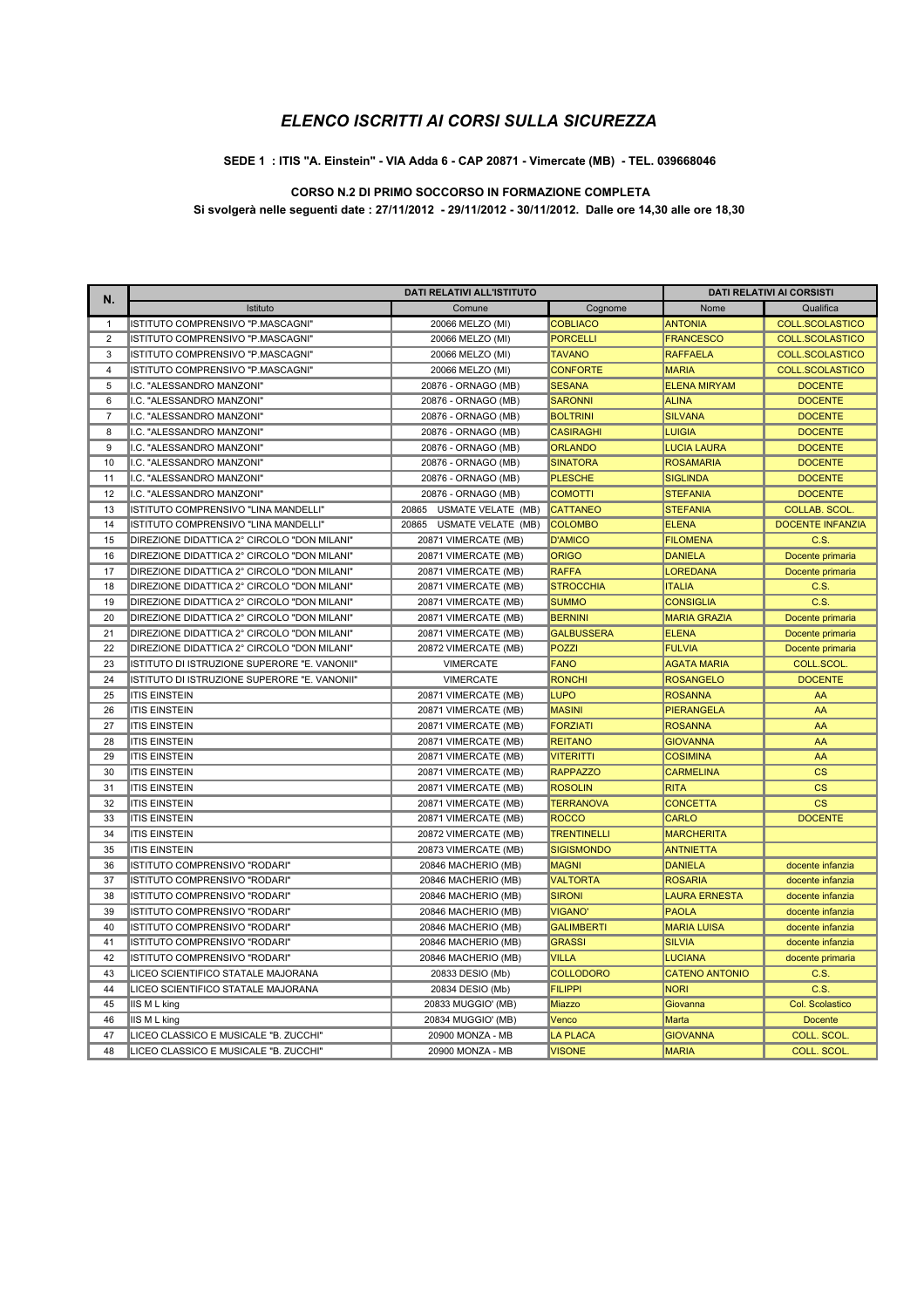#### SEDE 2 : I.I.S. " A. Modigliani" - VIA Caimi 5 - CAP 20833 Giussano (MB) - Tel 0362851103

### CORSO N.1 DI PRIMO SOCCORSO IN FORMAZIONE COMPLETA

Si svolgerà nelle seguenti date : 15/11/2012 - 16/11/2012 - 19/11/2012. Dalle ore 14,30 alle ore 18,30

| N.             |                                                    | <b>DATI RELATIVI ALL'ISTITUTO</b> |                          | <b>DATI RELATIVI AI CORSISTI</b> |                         |
|----------------|----------------------------------------------------|-----------------------------------|--------------------------|----------------------------------|-------------------------|
|                | Istituto                                           | Comune                            | Cognome                  | Nome                             | Qualifica               |
| 1              | I.I.S. " A. MODIGLIANI'                            | 20833 GIUSSANO MB                 | <b>ZAPPA</b>             | <b>GIOVANNA</b>                  | <b>DOCENTE</b>          |
| $\overline{2}$ | I.I.S. " A. MODIGLIANI"                            | 20833 GIUSSANO MB                 | <b>STRIZZI</b>           | <b>GIACOMO PIO</b>               | <b>DOCENTE</b>          |
| 3              | I.I.S. " A. MODIGLIANI"                            | 20833 GIUSSANO MB                 | <b>GRECO</b>             | <b>ELIA</b>                      | <b>COLL. SCOL</b>       |
| $\overline{4}$ | I.I.S. " A. MODIGLIANI"                            | 20833 GIUSSANO MB                 | <b>MAZZEO</b>            | <b>MARIA ANTONIA</b>             | <b>COLL. SCOL</b>       |
| 5              | I.I.S. " A. MODIGLIANI"                            | 20833 GIUSSANO MB                 | <b>BORDESSA</b>          | <b>ORIANA</b>                    | COLL. SCOL.             |
| 6              | ISTITUTO COMPRENSIVO "G. PIOLA"                    | 20833 GIUSSANO MB                 | <b>ROVELLI</b>           | <b>MARIA ROSA</b>                | <b>COL. SCOLASTICA</b>  |
| $\overline{7}$ | ISTITUTO COMPRENSIVO "G. PIOLA"                    | 20833 GIUSSANO MB                 | <b>ZAPPA</b>             | <b>ELISABETTA</b>                | <b>COL. SCOLASTICA</b>  |
| 8              | I.C. VIA SAURO                                     | 20843 VERANO BRIANZA              | Sella                    | Lorena                           | <b>Docente</b>          |
| 9              | I.C. VIA SAURO                                     | 20843 VERANO BRIANZA              | Barbini                  | Lucia                            | Docente                 |
| 10             | ISTITUTO COMPRENSIVO "A. VOLTA"                    | 20824 LAZZATE (MB)                | Mantegazza               | <b>Ettore</b>                    | <b>Docente</b>          |
| 11             | ISTITUTO COMPRENSIVO "A. VOLTA"                    | 20824 LAZZATE (MB)                | Panu                     | Laura                            | <b>Docente</b>          |
| 12             | ISTITUTO COMPRENSIVO "A. VOLTA"                    | 20824 LAZZATE (MB)                | Ferrario                 | Francesca                        | <b>Docente</b>          |
| 13             | ISTITUTO COMPRENSIVO "A. VOLTA"                    | 20824 LAZZATE (MB)                | Piazza                   | Adalgisa                         | <b>Docente</b>          |
| 14             | ISTITUTO COMPRENSIVO VIA CIALDINI                  | 20821 MEDA (MB)                   | <b>VIGNONI</b>           | <b>PATRIZIA</b>                  | <b>COLL.SCOLASTICO</b>  |
| 15             | ISTITUTO COMPRENSIVO VIA CIALDINI                  | 20821 MEDA (MB)                   | <b>MARIANI</b>           | <b>MAURIZIO</b>                  | <b>COLL.SCOLASTICO</b>  |
| 16             | ISTITUTO MAGISTRALE "G. PARINI"                    | 20831 SEREGNO (MB)                | <b>STILO</b>             | <b>ROSALBA</b>                   | <b>COLL.SCOL</b>        |
| 17             | ISTITUTO MAGISTRALE "G. PARINI"                    | 20831 SEREGNO (MB)                | <b>CAMPAGNA</b>          | <b>ROSALBA</b>                   | <b>COLL.SCOL</b>        |
| 18             | ISTITUTO MAGISTRALE "G. PARINI"                    | 20831 SEREGNO (MB)                | <b>MIGLIORE</b>          | <b>MARIA</b>                     | <b>COLL.SCOL</b>        |
| 19             | DIREZIONE DIDATTICA STATALE 2° CIRCOLO LISSONE     | 20851 LISSONE (MB)                | <b>PARISI</b>            | <b>ENZA</b>                      | <b>DOCENTE INFANZIA</b> |
| 20             | ISTITUTO CIMPRENSIVO G.D. ROMAGNOSI                | 20841 CARATE BRIANZA              | <b>FUMAGALLI</b>         | ALESSANDRA(al posto              | <b>DOCENTE</b>          |
| 21             | ISTITUTO CIMPRENSIVO G.D. ROMAGNOSI                | 20841 CARATE BRIANZA              | <b>VACCARO</b>           | GABRIELLA (al posto d            | <b>DOCENTE</b>          |
| 22             | ISTITUTO CIMPRENSIVO G.D. ROMAGNOSI                | 20841 CARATE BRIANZA              | <b>COSTA</b>             | <b>LUCIA</b>                     | ASS.AMM.VO              |
| 23             | IIS IRIS VERSARI                                   | 20814 CESANO MADERNO (MB)         | <b>BENIN</b>             | <b>CLAUDIA</b>                   | Coll.scolastico         |
| 24             | <b>IIS IRIS VERSARI</b>                            | 20814 CESANO MADERNO (MB)         | <b>BUSON</b>             | <b>RAFFAELLA</b>                 | Coll.scolastico         |
| 25             | <b>IIS IRIS VERSARI</b>                            | 20814 CESANO MADERNO (MB)         | <b>CAVALCANTE</b>        | <b>VINCENZA</b>                  | Coll.scolastico         |
| 26             | ITIS "E. FERMI"                                    | 20832 DESIO (MB)                  | <b>BASSETTO</b>          | <b>DONATA</b>                    | <b>COLL. SCOLASTICO</b> |
| 27             | ITIS "E. FERMI"                                    | 20832 DESIO (MB)                  | <b>BISACCIA BISCIONE</b> | <b>MARGHERITA</b>                | <b>COLL. SCOLASTICO</b> |
| 28             | ITIS "E. FERMI"                                    | 20832 DESIO (MB)                  | <b>D'ABRAMO</b>          | <b>LAURA</b>                     | <b>ASS.TECNICO</b>      |
| 29             | LICEO SCIENTIFICO STATALE MAJORANA                 | 20832 DESIO (Mb)                  | <b>CARADONNA</b>         | <b>VINCENZA</b>                  | C.S.                    |
| 30             | LICEO SCIENTIFICO STATALE MAJORANA                 | 20832 DESIO (Mb)                  | <b>CAMPISI</b>           | <b>STEFANO</b>                   | A.T.                    |
| 31             | LICEO SCIENTIFICO STATALE MAJORANA                 | 20832 DESIO (Mb)                  | <b>CARBONELLA</b>        | <b>ASSUNTA</b>                   | A.A.                    |
| 32             | LICEO SCIENTIFICO STATALE MAJORANA                 | 20832 DESIO (Mb)                  | <b>VERTEMARA</b>         | <b>SONIA</b>                     | A.A.                    |
| 33             | LICEO SCIENTIFICO STATALE MAJORANA                 | 20832 DESIO (Mb)                  | <b>BELLINI</b>           | <b>FULVIA</b>                    | C.S.                    |
| 34             | LICEO SCIENTIFICO STATALE MAJORANA                 | 20832 DESIO (Mb)                  | <b>CAPUZZO</b>           | <b>LILIANA</b>                   | C.S.                    |
| 35             | LICEO SCIENTIFICO STATALE MAJORANA                 | 20832 DESIO (Mb)                  | <b>GIBALDI</b>           | <b>FRANCESCA</b>                 | C.S.                    |
| 36             | LICEO SCIENTIFICO STATALE MAJORANA                 | 20832 DESIO (Mb)                  | <b>MAZZARIELLO</b>       | <b>MARIA</b>                     | C.S.                    |
| 37             | LICEO SCIENTIFICO STATALE MAJORANA                 | 20832 DESIO (Mb)                  | <b>FATA</b>              | <b>CATERINA</b>                  | C.S.                    |
| 38             | LICEO SCIENTIFICO STATALE MAJORANA                 | 20833 DESIO (Mb)                  | <b>CANGEMI</b>           | <b>ROSALIA</b>                   | C.S.                    |
| 39             | LICEO SCIENTIFICO STATALE MAJORANA                 | 20834 DESIO (Mb)                  | <b>ZACCARDO</b>          | <b>RAFFAELA</b>                  | C.S.                    |
| 40             | DIREZIONE DIDATTICA STATALE 3° CIRCOLO             | 20812 LIMBIATE (MB)               | <b>CORBINO</b>           | <b>MARIA SILVANA</b>             | <b>DOCENTE</b>          |
| 41             | DIREZIONE DIDATTICA STATALE 3° CIRCOLO             | 20812 LIMBIATE (MB)               | <b>LEONE</b>             | <b>MONICA</b>                    | <b>DOCENTE</b>          |
| 42             | I.I.S. "LUIGI CASTIGLIONI"                         | 20812 LIMBIATE (MB)               | <b>GIUNTA</b>            | <b>ANGELA</b>                    | <b>COLL. SCOL</b>       |
| 43             | I.I.S. "LUIGI CASTIGLIONI"                         | 20812 LIMBIATE (MB)               | <b>PUGLISI</b>           | <b>FILIPPINA</b>                 | <b>ASS.TE TEC.CO</b>    |
| 44             | I.I.S. " EUROPA UNITA "                            | 20035 - LISSONE - (MB)            | <b>RUCCO</b>             | <b>RENATO</b>                    | <b>DOCENTE</b>          |
| 45             | I.I.S. " EUROPA UNITA "                            | 20035 - LISSONE - (MB)            | <b>MUSCHIATO</b>         | <b>ADRIANO</b>                   | <b>DOCENTE</b>          |
| 46             | I.I.S. " EUROPA UNITA "                            | 20035 - LISSONE - (MB)            | <b>SIMONE</b>            | <b>ARNALDO</b>                   | <b>DOCENTE</b>          |
| 47             | II.I.S. " EUROPA UNITA "                           | 20035 - LISSONE - (MB)            | <b>ARIENTI</b>           | <b>ROBERTA</b>                   | <b>DOCENTE</b>          |
| 48             | ISTITUTO COMPRENSIVO "A. MORO E MARTIRI DI VIA FAI | 20814 VAREDO MB                   | <b>CANNINO</b>           | <b>LOREDANA</b>                  | COLLAB.SCOLASTICA       |
| 49             | ISTITUTO COMPRENSIVO "A. MORO E MARTIRI DI VIA FAI | 20814 VAREDO MB                   | <b>MERATI</b>            | <b>SILVIA</b>                    | COLLAB.SCOLASTICA       |
| 50             | ISTITUTO COMPRENSIVO "A. MORO E MARTIRI DI VIA FAI | 20814 VAREDO MB                   | <b>ROSPI</b>             | <b>CINZIA</b>                    | COLLAB.SCOLASTICA       |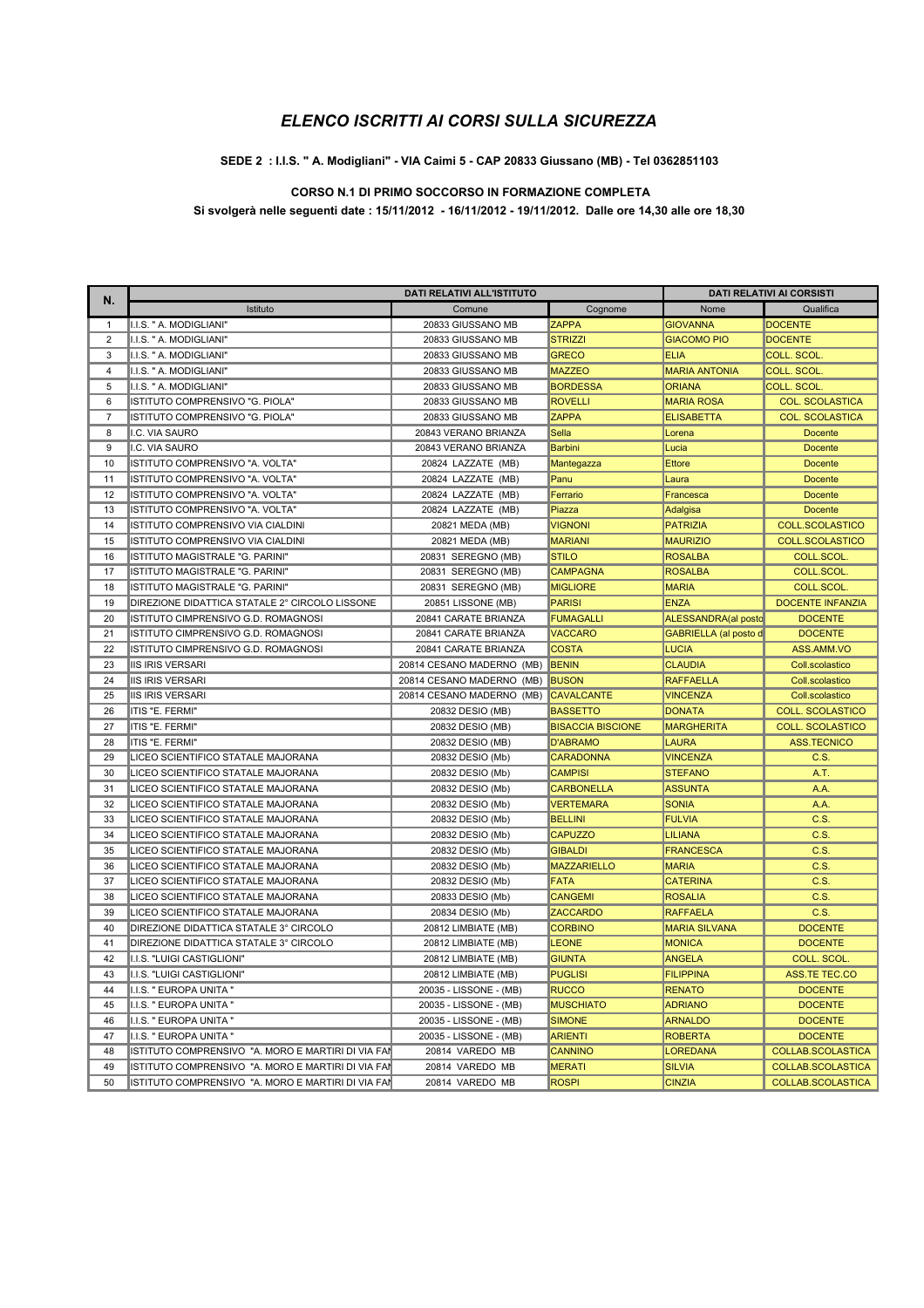#### SEDE 2 : I.I.S. " A. Modigliani" - VIA Caimi 5 - CAP 20833 Giussano (MB) - Tel 0362851103

### **CORSO N.2 DI PRIMO SOCCORSO IN FORMAZIONE COMPLETA**

Si svolgerà nelle seguenti date : 11/12/2012 - 13/12/2012 - 14/12/2012. Dalle ore 14,30 alle ore 18,30

| N.             | DATI RELATIVI ALL'ISTITUTO                  |                                      |                    | <b>DATI RELATIVI AI CORSISTI</b> |                           |
|----------------|---------------------------------------------|--------------------------------------|--------------------|----------------------------------|---------------------------|
|                | Istituto                                    | Comune                               | Cognome            | Nome                             | Qualifica                 |
| $\mathbf{1}$   | I.I.S. " A. MODIGLIANI"                     | 20833 GIUSSANO MB                    | <b>MESIANO</b>     | <b>MARIANGELA</b>                | <b>COLL. SCOL</b>         |
| $\overline{2}$ | I.I.S. " A. MODIGLIANI"                     | 20833 GIUSSANO MB                    | <b>MAGNANO</b>     | <b>BIAGIA</b>                    | COLL. SCOL.               |
| 3              | II.I.S. " A. MODIGLIANI"                    | 20833 GIUSSANO MB                    | <b>RIZZUTO</b>     | <b>TERESINA</b>                  | <b>COLL. SCOL.</b>        |
| 4              | I.I.S. " A. MODIGLIANI"                     | 20833 GIUSSANO MB                    | <b>TOSCANO</b>     | <b>MARIA</b>                     | COLL. SCOL.               |
| 5              | IIS. " A. MODIGLIANI"                       | 20833 GIUSSANO MB                    | <b>ZANATA</b>      | <b>IVONNE LETIZIA</b>            | ASS.AMM.VA                |
| 6              | I.I.S. " A. MODIGLIANI"                     | 20833 GIUSSANO MB                    | <b>CIMADORO</b>    | <b>SAVERIA</b>                   | COLL. SCOL.               |
| $\overline{7}$ | I.I.S. " A. MODIGLIANI"                     | 20833 GIUSSANO MB                    | <b>FIDA</b>        | <b>CARMELA</b>                   | <b>COLL. SCOL</b>         |
| 8              | I.I.S. " A. MODIGLIANI"                     | 20833 GIUSSANO MB                    | <b>MUZZUPPAPA</b>  | <b>MARIA PAOLA</b>               | <b>COLL. SCOL</b>         |
| 9              | IIS. " A. MODIGLIANI"                       | 20833 GIUSSANO MB                    | <b>GORLA</b>       | <b>CRISTINA</b>                  | <b>ASSISTENTE TECNICO</b> |
| 10             | ISTITUTO COMPRENSIVO Don Rinaldo Beretta    | 20833 - PAINA DI GIUSSANO            | <b>GENTILE</b>     | <b>LETIZIA</b>                   | <b>COLLAB. SCOL</b>       |
| 11             | ISTITUTO COMPRENSIVO Don Rinaldo Beretta    | 20833 - PAINA DI GIUSSANO            | <b>MANOCCHI</b>    | <b>SANDRA</b>                    | <b>COLLAB. SCOL</b>       |
| 12             | ISTITUTO COMPRENSIVO Don Rinaldo Beretta    | 20833 - PAINA DI GIUSSANO            | <b>MONDELLA</b>    | <b>ANNUNZIATA</b>                | <b>COLLAB. SCOL</b>       |
| 13             | ISTITUTO COMPRENSIVO Don Rinaldo Beretta    | 20833 - PAINA DI GIUSSANO            | <b>NIGLIA</b>      | <b>NEVE MARIA</b>                | <b>COLLAB. SCOL</b>       |
| 14             | I.C. VIA SAURO                              | 20843 VERANO BRIANZA                 | <b>Rossi</b>       | <b>Santino Lucio</b>             | <b>Docente</b>            |
| 15             | ISTITUTO COMPRENSIVO "A. VOLTA"             | 20824 LAZZATE (MB)                   | Pigozzi            | Sara                             | <b>Docente</b>            |
| 16             | ISTITUTO COMPRENSIVO "A. VOLTA"             | 20824 LAZZATE (MB)                   | Gini               | Sergio                           | <b>Docente</b>            |
| 17             | IISTITUTO COMPRENSIVO "A. VOLTA"            | 20824 LAZZATE (MB)                   | <b>Monti</b>       | Gabriella                        | Coll. Scol.               |
| 18             | ISTITUTO COMPRENSIVO "A. VOLTA"             | 20824 LAZZATE (MB)                   | Ramazzotti         | Roberta                          | Coll. Scol.               |
| 19             | ISTITUTO COMPRENSIVO "A. VOLTA"             | 20824 LAZZATE (MB)                   | <b>Alterio</b>     | <b>Nunzio</b>                    | Coll. Scol.               |
| 20             | ISTITUTO COMPRENSIVO "A. VOLTA"             | 20824 LAZZATE (MB)                   | Mallimaci          | Vincenza                         | Coll. Scol.               |
| 21             | ISTITUTO COMPRENSIVO "A. VOLTA"             | 20824 LAZZATE (MB)                   | La Torre           | <b>Libera Maria</b>              | Coll. Scol.               |
| 22             | I.I.S. "MARTINO BASSI"                      | 20831 - SEREGNO (MB)                 | <b>CURADI</b>      | <b>MARIA ROSA</b>                | ASS. AMM.                 |
| 23             | I.I.S. "MARTINO BASSI"                      | 20831 - SEREGNO (MB)                 | <b>MATTIUZZA</b>   | <b>MARIA ANTONIETTA</b>          | ASS. AMM.                 |
| 24             | ITSCG E P.A.C.L.E. "PRIMO LEVI"             | 20831 SEREGNO (MB)                   | <b>SCHIPANI</b>    | <b>ROSA</b>                      |                           |
| 25             | ITSCG E P.A.C.L.E. "PRIMO LEVI"             | 20831 SEREGNO (MB)                   | <b>OGGIONI</b>     | <b>GIANNI</b>                    | <b>COLL.SCOLASTICO</b>    |
| 26             | ISTITUTO MAGISTRALE "G. PARINI"             | 20831 SEREGNO (MB)                   | <b>PISONI</b>      | <b>MARISA</b>                    | COLL.SCOL.                |
| 27             | ISTITUTO MAGISTRALE "G. PARINI"             | 20831 SEREGNO (MB)                   | <b>RUSSO</b>       | <b>RACHELE</b>                   | <b>COLL.SCOL</b>          |
| 28             | ISTITUTO MAGISTRALE "G. PARINI"             | 20831 SEREGNO (MB)                   | <b>TEGON</b>       | <b>GIULIANA</b>                  | COLL.SCOL.                |
| 29             | ISTITUTO ISTRUZIONE SUPERIORE "E. MAJORANA" | 20811 - CESANO MADERNO (MB) BERNARDI |                    | <b>FRANCESCO</b>                 | <b>COLL.SCOLASTICO</b>    |
| 30             | ITIS "E. FERMI"                             | 20832 DESIO (MB)                     | <b>DE LORENZI</b>  | <b>MARIA</b>                     | <b>COLL. SCOLASTICO</b>   |
| 31             | IITIS "E. FERMI"                            | 20832 DESIO (MB)                     | <b>FAIELLA</b>     | <b>PASQUALE</b>                  | <b>COLL. SCOLASTICO</b>   |
| 32             | LICEO SCIENTIFICO STATALE MAJORANA          | 20832 DESIO (Mb)                     | <b>VILLA</b>       | <b>RITA</b>                      | <b>DSGA</b>               |
| 33             | LICEO SCIENTIFICO STATALE MAJORANA          | 20832 DESIO (Mb)                     | <b>LA MANNA</b>    | <b>DONATA</b>                    | C.S.                      |
| 34             | LICEO SCIENTIFICO STATALE MAJORANA          | 20832 DESIO (Mb)                     | <b>SCHIAVOLIN</b>  | <b>PATRIZIA</b>                  | C.S.                      |
| 35             | LICEO SCIENTIFICO STATALE MAJORANA          | 20832 DESIO (Mb)                     | <b>BORGONOVO</b>   | <b>CARLA</b>                     | A.T.                      |
| 36             | LICEO SCIENTIFICO STATALE MAJORANA          | 20832 DESIO (Mb)                     | <b>CONTIERO</b>    | <b>CLARA</b>                     | A.T.                      |
| 37             | LICEO SCIENTIFICO STATALE MAJORANA          | 20832 DESIO (Mb)                     | <b>RINALDI</b>     | <b>LIBERA</b>                    | C.S.                      |
| 38             | LICEO SCIENTIFICO STATALE MAJORANA          | 20832 DESIO (Mb)                     | <b>PIETROPAOLO</b> | <b>CARMELA</b>                   | C.S.                      |
| 39             | LICEO SCIENTIFICO STATALE MAJORANA          | 20832 DESIO (Mb)                     | <b>COLACITTI</b>   | <b>MARIANGELA</b>                | A.A.                      |
| 40             | LICEO SCIENTIFICO STATALE MAJORANA          | 20832 DESIO (Mb)                     | <b>MAZZOLA</b>     | <b>MIRELLA</b>                   | A.A.                      |
| 41             | LICEO SCIENTIFICO STATALE MAJORANA          | 20832 DESIO (Mb)                     | <b>PETRUZZI</b>    | <b>LETIZIA</b>                   | A.A.                      |
| 42             | LICEO SCIENTIFICO STATALE MAJORANA          | 20832 DESIO (Mb)                     | <b>SIGNORELLO</b>  | <b>IVANA</b>                     | A.A.                      |
| 43             | DIREZIONE DIDATTICA STATALE 3° CIRCOLO      | 20812 LIMBIATE (MB)                  | <b>LIVORNESI</b>   | <b>FABIO</b>                     | <b>DOCENTE</b>            |
| 44             | DIREZIONE DIDATTICA STATALE 3° CIRCOLO      | 20812 LIMBIATE (MB)                  | <b>TAGLIABUE</b>   | <b>RITA</b>                      | <b>DOCENTE</b>            |
| 45             | II.I.S. "LUIGI CASTIGLIONI"                 | 20812 LIMBIATE (MB)                  | <b>TOMELLERI</b>   | <b>GIOVANNA</b>                  | COLL. SCOL.               |
| 46             | I.I.S. "LUIGI CASTIGLIONI"                  | 20812 LIMBIATE (MB)                  | <b>VINCENZI</b>    | <b>RINA</b>                      | COLL. SCOL.               |
| 47             | I.I.S. " EUROPA UNITA "                     | 20035 - LISSONE - (MB)               | <b>BELLANI</b>     | <b>MARTINO PAOLO</b>             | <b>DOCENTE</b>            |
| 48             | I.I.S. " EUROPA UNITA "                     | 20035 - LISSONE - (MB)               | <b>BLASI</b>       | <b>ANNA MARIA</b>                | <b>ATA</b>                |
| 49             | I.I.S. " EUROPA UNITA "                     | 20035 - LISSONE - (MB)               | <b>NARDELLA</b>    | <b>ANTONIO</b>                   | <b>ATA</b>                |
| 50             | I.I.S. " EUROPA UNITA "                     | 20035 - LISSONE - (MB)               | <b>ZAMPAGLIONE</b> | <b>LORENZO</b>                   | <b>ATA</b>                |